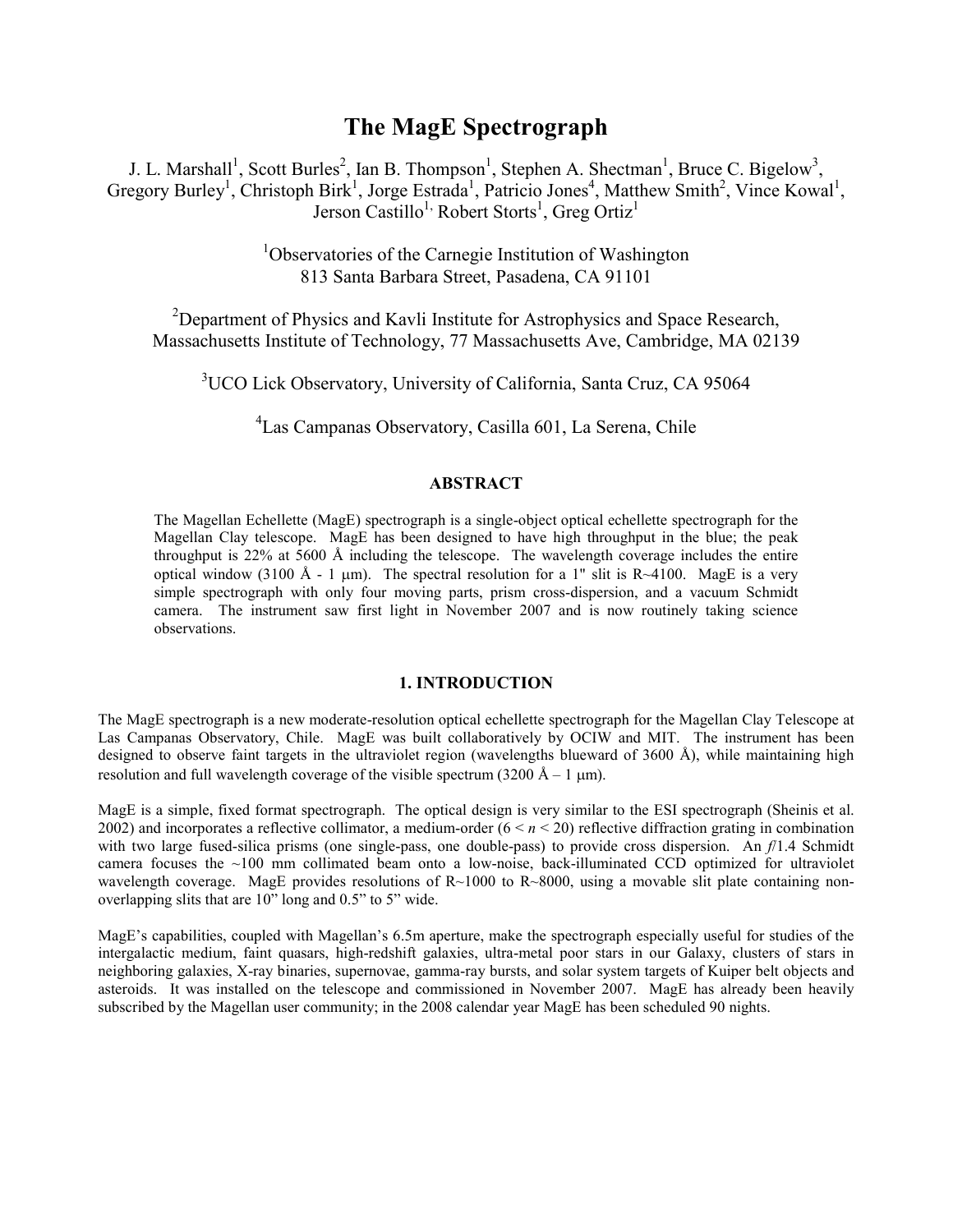

**Figure 1.** Photograph of MagE installed on the Clay folded port 2.

Figure 1 shows a photograph of MagE installed on the Magellan Clay telescope. More information about MagE is available on the MagE website at http://www.lco.cl/lco/telescopes-information/magellan/instruments-1/mage/.

# **2. OPTICAL DESIGN**

The optical layout of the instrument, shown in Figure 2, is similar to the layout of the instrument ESI at Keck (Sheinis et al. 2002). The telescope focus occurs 125 mm beyond the instrument mounting surface. The collimator is an off-axis paraboloid manufactured by SORL with a focal length of 1094 mm, giving a 99 mm collimated beam diameter at the f/11.0 focal ratio of Magellan. There are two cross-dispersing prisms, both made of fused silica. The first prism, with an apex angle of 46˚, is used in double pass and the second prism, with an apex angle of 40˚ deg, is used in single pass. The 175 gr/mm reflecting grating, which is used in the quasi-Littrow configuration, has a  $102x128$  mm ruled area and a blaze angle of 32.3° (6.2  $\mu$ m first order Littrow blaze). The grating provides a resolution of R=4100 for a 1 arcsec slit on Magellan.



**Figure 2.** MagE optical design.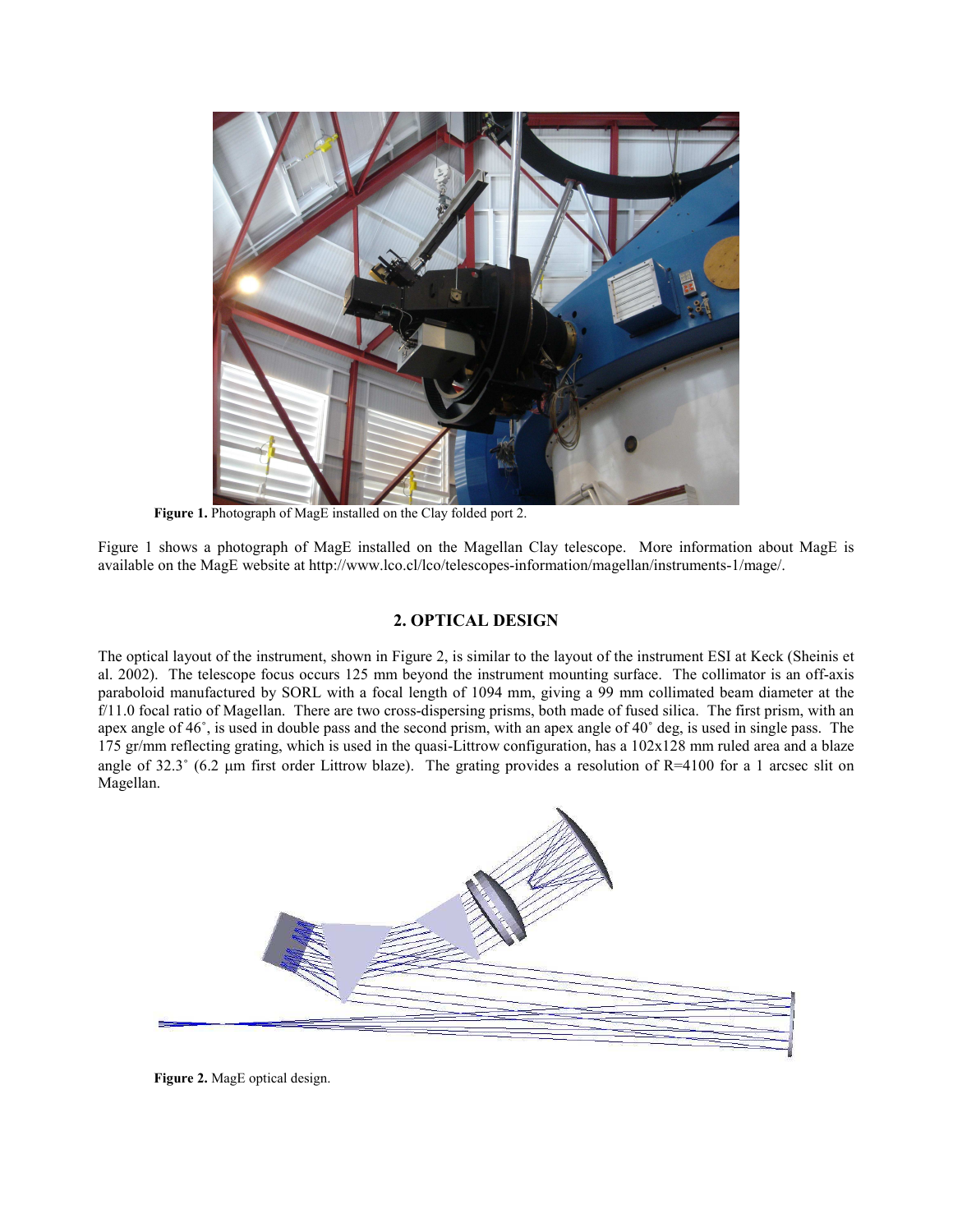The rotation angles of the two prisms have been adjusted to control the anamorphic beam distortion. The grating is used in orders 6 through 20 and the prisms provide adequate cross-dispersion to separate all orders when used with a 10 arcsec slit. Figure 3 shows a solar spectrum taken with MagE with the echelle orders and central wavelengths of each order marked.



**Figure 3.** Solar spectrum taken with MagE. The central wavelength of each order and the order number are indicated.

The 2048x1024 CCD detector, with 13.5 µm pixels, is placed at the prime focus of a vacuum Schmidt camera with a focal length of 138 mm. The angular field of view of the camera is 12.7˚; the scale at the detector is 3 pixels per arcsec on the sky. The first element of the camera is an aspheric  $CaF<sub>2</sub>$  meniscus lens manufactured by Janos Technology. The aspheric surface was produced by single-point diamond turning without post-polishing and has an rms surface ripple of  $\sim$ 2 nm. The second element of the camera is a spherical fused silica meniscus which is the vacuum window of the camera. The spherical mirror is 200 mm in diameter and has a radius of curvature of 293 mm. A fused silica field flattener with spherical surfaces is placed 2 mm in front of the detector. The field flattener is trimmed to a minimum rectangular shape (33.6x18.8 mm) to minimize obscuration of the incoming beam.

The CCD detector and field flattener are mounted at a fixed position on a G-10 frame attached directly to the fused silica meniscus, which has a small invar insert epoxied into a shallow recess at the center of the inside surface. The critical mechanical adjustments are the lateral position of the aspheric  $CaF<sub>2</sub>$  meniscus, and the tip, tilt and focus of the camera mirror, which can be adjusted from outside the camera assembly via vacuum feed-throughs. The positions of the corrector and the mirror are adjusted iteratively in order to achieve the best possible images across the full area of the CCD. The measured image diameter (using a 0.35 arcsec square entrance aperture) is less than 2.0 pixels FWHM everywhere in the field; the average image diameter is 1.8 pixels.

The collimator and camera mirrors were both coated at LLNL using a high-performance enhanced-UV reflecting coating with an average reflectivity of  $\sim$ 94% between 3200A and 1  $\mu$ m (Thomas and Wolfe 2000). The antireflection coatings on the cross-dispersing prisms are made of Sol-gel over MgF, provided by Cleveland Crystals. The fused silica meniscus and the field flattener were coated with a broad-band hard dielectric AR coating by ZC&R. In order to reduce scattered light, there are 3 baffle rings placed inside the camera between the fused silica meniscus and the mirror, in addition to the two aperture stops. All were coated with Lord Aeroglaze Z306 flat black polyurethane, applied by Barry Avenue Plating.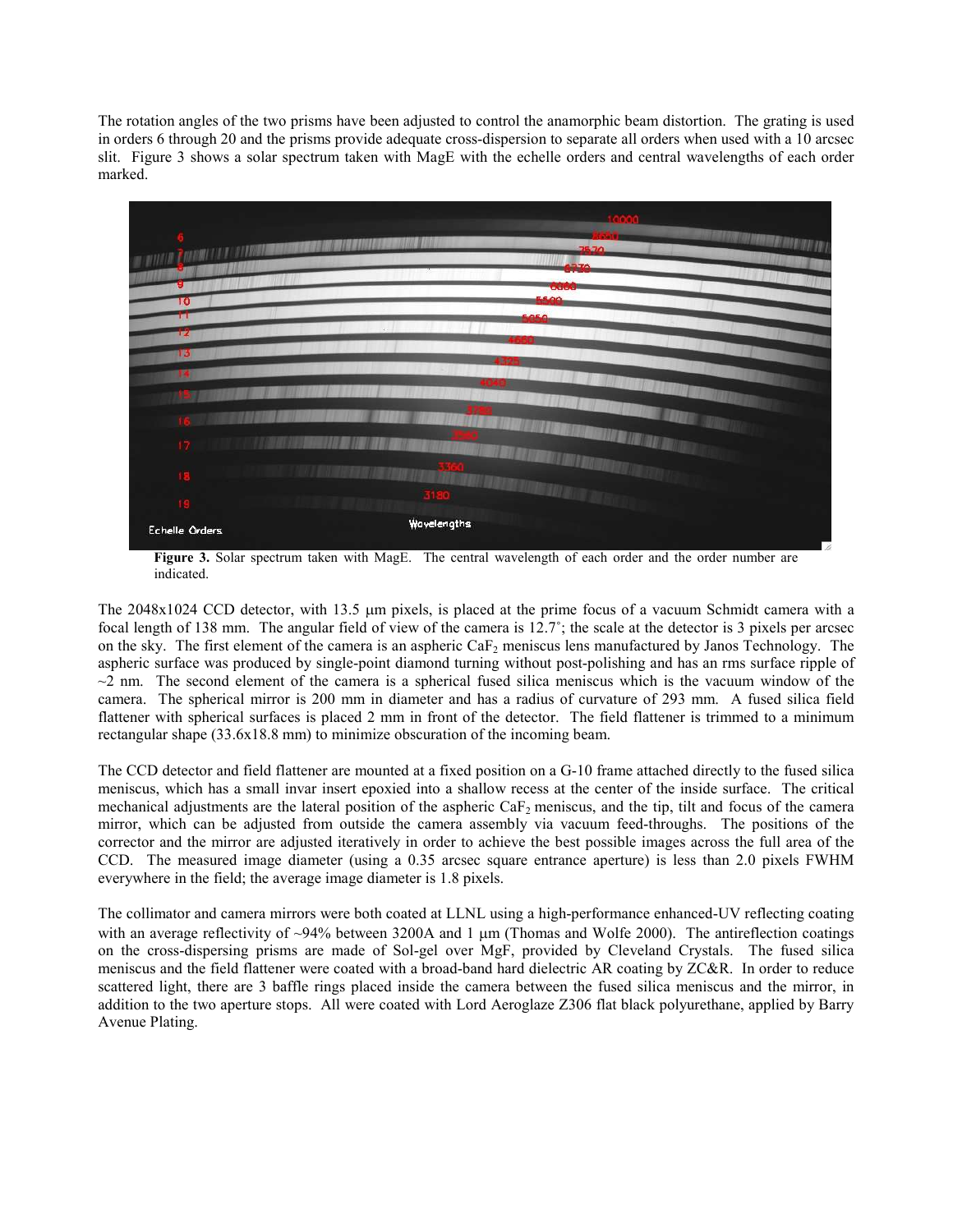### **3. INSTRUMENT DESIGN**

The MagE mechanical and opto-mechanical design were guided by principles intended to achieve the following: subsystem modularity, minimize mass, minimize image motion (flexure), maintain the lowest practical part counts (e.g. use of part symmetry), ease of fabrication, ease of assembly, and ease of serviceability. Figure 4 shows a solid model image of the instrument.

#### **3.1. Instrument Structure**

The instrument mainframe is a bolted aluminum plate structure. The mainframe provides external interfaces to the Magellan instrument hoist, the Magellan folded-port instrument rotator, the collimator assembly, the Schmidt camera, the calibration system, the slit viewing camera, and the instrument electronics enclosure. Internal interfaces are provided for mounting the slit stage, internal baffles, grating mount, and prism mounts. Dove-tailed joints in the instrument structure prevent light leaks through the plate intersections. Internal baffles isolate the slit-viewing and calibration optical paths from the spectrograph volume. The total weight of the bare instrument structure is 300 lbs.

The instrument structure includes an external electronics enclosure, described in more detail in Section 4.3, and a utility wrap to supply power, plumbing, cryocooler lines, ethernet, and optical fiber to the instrument. These utilities are fed from the telescope to the instrument by a single layer IGUS energy chain. The chain allows approximately 540 degrees of rotation of the instrument and features quick-disconnect fittings at each end to facilitate removal and installation of the instrument on the telescope.



**Figure 4.** Solid model image of instrument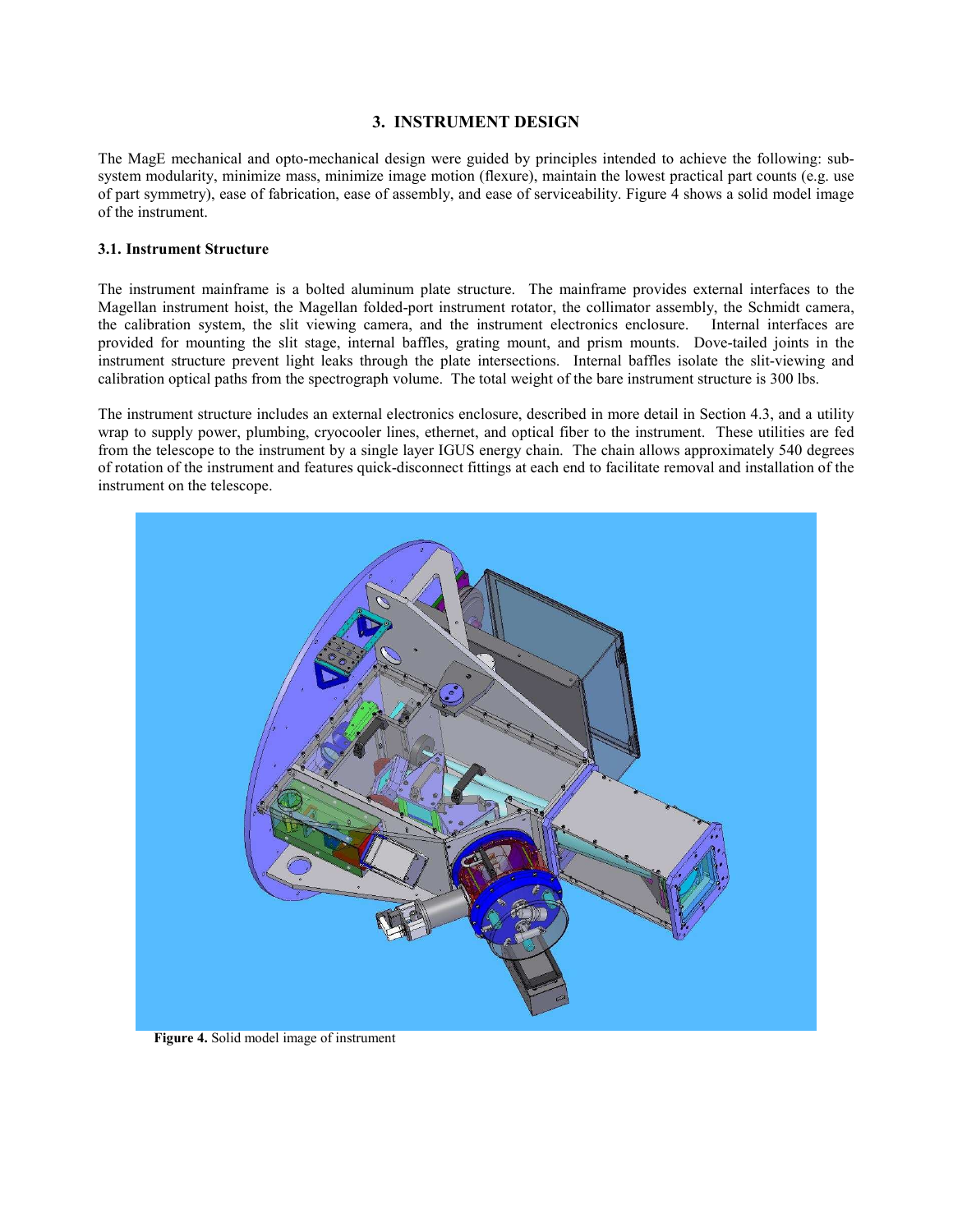### **3.2. Collimator Assembly**

The MagE collimator assembly consists of an off-axis paraboloid mirror kinematically mounted in a thermally compensated aluminum cell that is carried on a linear bearing carriage. Collimator focus may be adjusted by the observer through the instrument control software. The collimator mirror carriage is spring-loaded against the actuator through hardened steel contacts and preloaded such that the focus carriage remains in contact with the actuator for all orientations of the instrument. The collimator assembly is mounted via an interface flange to the instrument structure.

### **3.3. Grating and Prism Mounts**

The echelle grating is mounted in a simple kinematic cell, in which nylon-padded defining points are pre-loaded by nylon-tipped spring plungers. Fine tip/tilt adjustment of the grating is accomplished with precision shims between the cell and active surface of the grating. Gross alignment tilts are set by vertical and horizontal pivots built into the cell and its mountings.

The two cross-dispersing prisms are mounted (identically) in kinematic cells, again with nylon-padded defining points and nylon-tipped spring plungers. Three of the defining and preloading points act on the two triangular surfaces of the prisms. Two fixed defining points act on the first optical surface, and a second pair of whiffle-tree pivoting contacts act on the second. Effectively, these four contacts provide the remaining three constraints, and are preloaded by spring plungers acting on the surface opposite the prism vertex.

### **3.4. Vacuum Schmidt Camera**

The MagE science camera is an unusual design, in which the second of the two Schmidt corrector lenses also acts as the window to the science detector vacuum vessel. The detector is mounted to the backside of the second corrector via an Invar puck which is epoxy-bonded to a recess in the center of the lens. A G-10 fiberglass hexapod truss thermally isolates the cooled CCD detector from the ambient-temperature vacuum lens. Figure 5 shows a photograph of this assembly. Athermalizing Invar rods acting between the detector and the Schmidt primary mirror maintain camera focus over all operating temperatures. The Schmidt corrector lens is potted into an aluminum cell with RTV silicone adhesive, which allows X-Y alignment with respect to the optical axis by way of nylon push screws. When alignment is complete, the front corrector is locked in place by a second set of retaining screws.



**Figure 5.** Photograph of the CCD assembly mounted to the Schmidt corrector lens.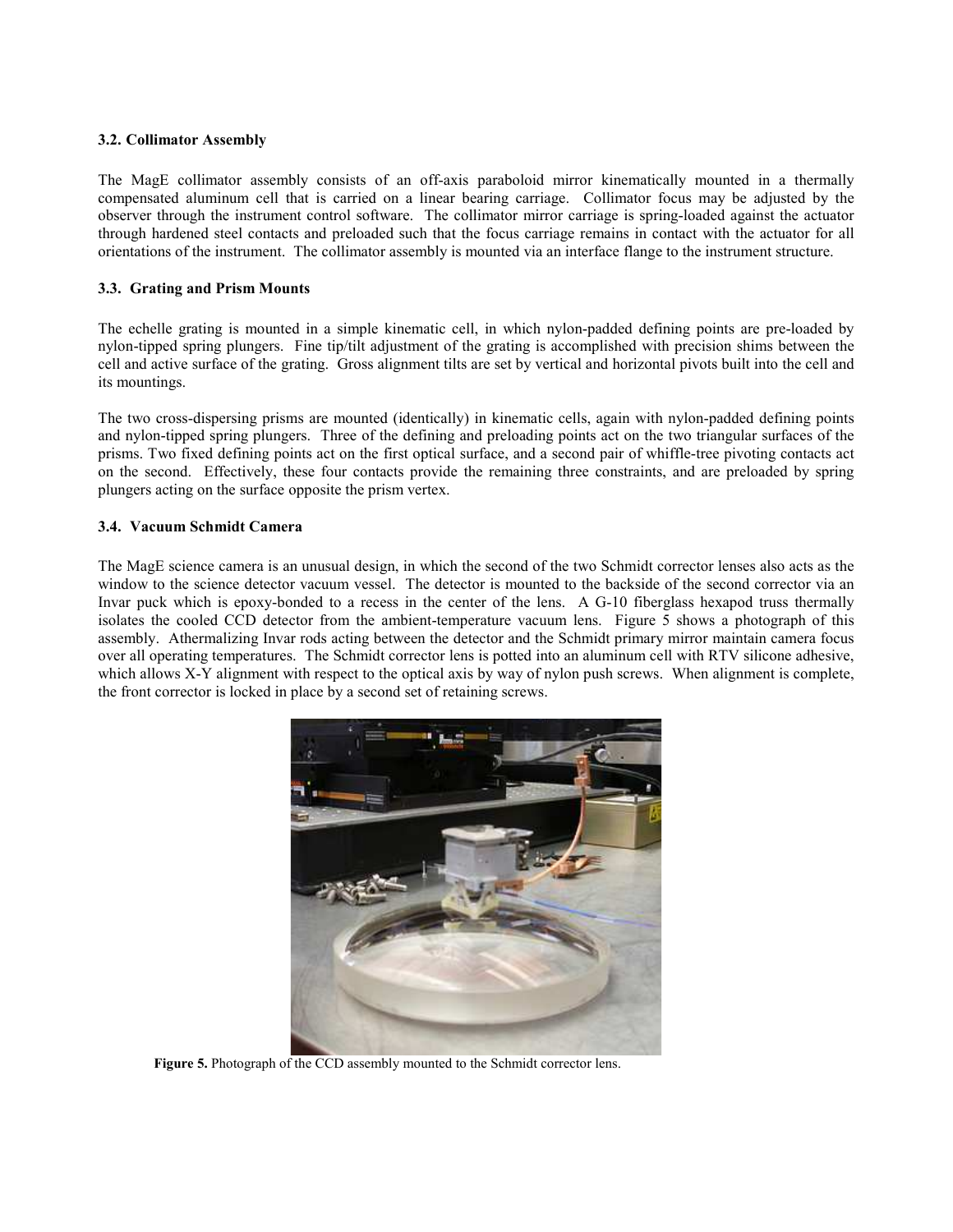The athermal design of the Schmidt camera system obviates the need for operator focus of the camera. However, the camera optics are extremely sensitive to misalignment of the detector and field flattener with respect to the aspheric corrector and the spherical Schmidt primary mirror. For this reason, ferro-fluidic feed-throughs allow for tip/tilt/piston alignment of the mirror under vacuum conditions. The mirror cell is attached to the camera barrel via a laser-cut diaphragm flexure, which constrains translation and rotation in the plane of the mirror while allowing tip/tilt/and piston to be defined by the Invar metering rods.



**Figure 6.** Photograph of Schmidt camera looking through the dewar window, showing the back of the mounting puck for the CCD assembly, the CCD assembly and associated cables, the black baffle rings, and the primary mirror.

The camera body is a vacuum vessel composed of a tube sealed at the front with one of the Schmidt corrector lenses and at the back with a plate that supports the camera primary mirror. The detector assembly is supported by the Schmidt corrector lens, and the lens and all other entrance ports to the vacuum are sealed with Viton O-rings. The vessel is black anodized outside and polished on the inside to minimize radiative heat exchange between the cold detector and the ambient temperature vessel. An acceptable vacuum level is maintained with an ion pump operating at all times. A photograph of the camera is shown in Figure 6.

## **3.5. Calibration System**

The calibration system includes an optical system which reproduces the *f*-ratio and focal position of the telescope. An automated New Focus flipper mirror switches the input beam between the telescope and the calibration system. Lenses and mirrors in the optical system are mounted in commercial opto-mechanical mounts. Calibration sources (hollow cathode and flash lamps) illuminate an integrating sphere, which in turn outputs through a pin-hole to the optical system. The calibration system mounts to the outside of the instrument structure, to minimize stray light and ease servicing of the calibration sources.

The calibration system contains a Thorium-Argon hollow cathode tube and a flat field flash lamp. The hollow cathode tube is supplied for wavelength calibration and provides suitable lines over the entire wavelength range. Typical wavelength solutions give an RMS of 0.06 A for 500 arc lines. The flat field calibration source is a Xe-flash lamp. The Xe-flash lamp provides pulses of light at a well-calibrated frequency. One drawback of this lamp is that it contains broad emission lines that must be filtered out before applying the flat field. We have found that it is most effective to use the Xe-flash lamp to calibrate the blue orders of the spectrum, and to use the dome flat field system with incandescent illumination available at the telescope to calibrate the red orders.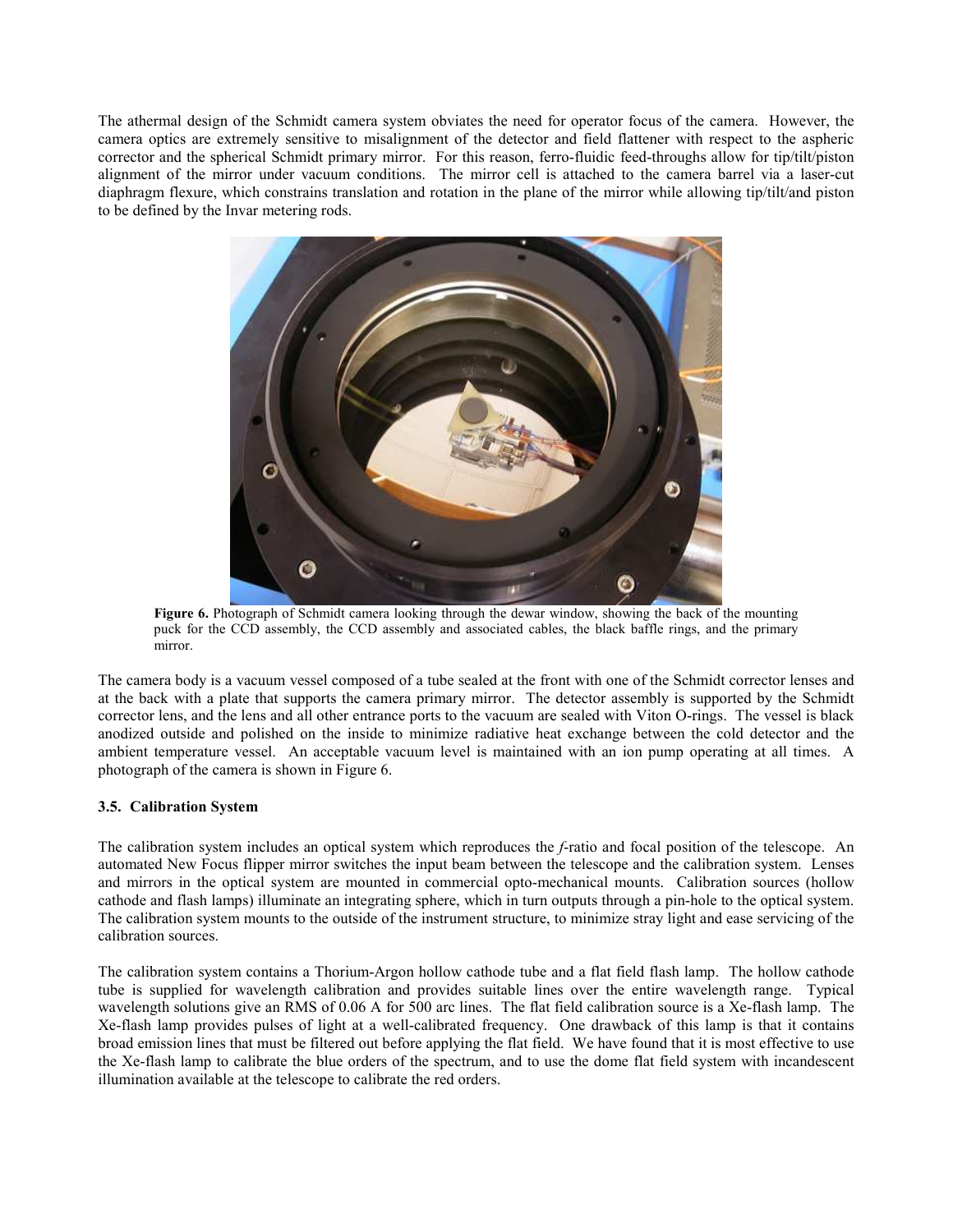#### **3.6. Slit Mechanism and Slit Viewing System**

The MagE slit plate is a carefully constructed component. The slits are etched into a 0.003 inch thick NickelCobalt plate using photolithography and liquid etching. The slit plate is then mounted on a stage that is controlled by a stepper motor. The slit plate is tilted with respect to the science beam in order to redirect light to the slit viewing camera.

The observer may select from a range of available slit widths: 0.5, 0.7, 0.85, 1.0, 1.2, 1.5, 2.0, and 5.0 arcsec. There is also a position with three 0.35 arcsec pinholes used for focusing the spectrograph. All slits are 10 arcsec long with a plate scale of 0.3 arcsec per pixel on the detector.

The slit viewing camera allows the observer to see a  $\sim$ 1 arcminute image of the region near the slit. The slit viewing optics include both commercial and custom lenses, each of which are bonded with RTV silicone adhesive into aluminum cells. These optics produce excellent image quality at the detector. The optical path includes a filter which may be exchanged manually while the instrument is mounted to the telescope. A standard Magellan glycol-cooled CCD guide camera provides the detector system for the slit viewer.

# **4. DETECTORS, SOFTWARE, & INSTRUMENT CONTROL**

### **4.1. CCD System**

The MagE CCD is an E2V 42-20 back-illuminated device, which has a 2048x1024 format with 13.5 µm pixels. It is coated with a broadband anti-reflective coating. The MagE CCD shows fringing in the red region of the spectrum, starting at about 7000Å, with peak fringing amplitudes reaching about 10 per cent.

The detector control electronics are very similar to those of other Las Campanas instruments. The CCD controller is a compact, two-channel digital signal processor based design, and is read out through one channel only. More information about the CCD control electronics may be found at http://www.ociw.edu/instrumentation/ccd/base/base.html. The CCD may be read out at three speeds with different gain and readnoise characteristics. These are summarized in Table 1.

| <b>Table 1.</b> MagE readout characteristics |    |      |                                                      |  |  |  |  |  |
|----------------------------------------------|----|------|------------------------------------------------------|--|--|--|--|--|
|                                              |    |      | Read speed Read time (s) $Gain(e-DN)$ RMS noise (e-) |  |  |  |  |  |
| Slow                                         | 33 | 1 02 | 29                                                   |  |  |  |  |  |
| Fast                                         | 21 | 0.82 | 31                                                   |  |  |  |  |  |
| Turbo                                        | 14 | 1.53 | 19                                                   |  |  |  |  |  |

The Mage CCD is cooled by a single Cryotiger closed-cycle cooler to an operating temperature of  $-110^{\circ}$  C. The cooling path between the Cryotiger and the detector includes an activated charcoal getter and a magnetic coupling, which allows simple disassembly of the cooler head from the CCD.

### **4.2. Control Software**

The MagE control software operates on the observer computers in the telescope control room. The software and User GUI are very similar to those of many other Magellan instruments. One special feature of the MagE software is a QuickLook tool that automatically displays each image obtained, and then allows the user to inspect particular features in the spectrum by displaying a wavelength associated with the cursor position in the displayed image. This allows the observer to easily inspect individual features in real time without using additional software.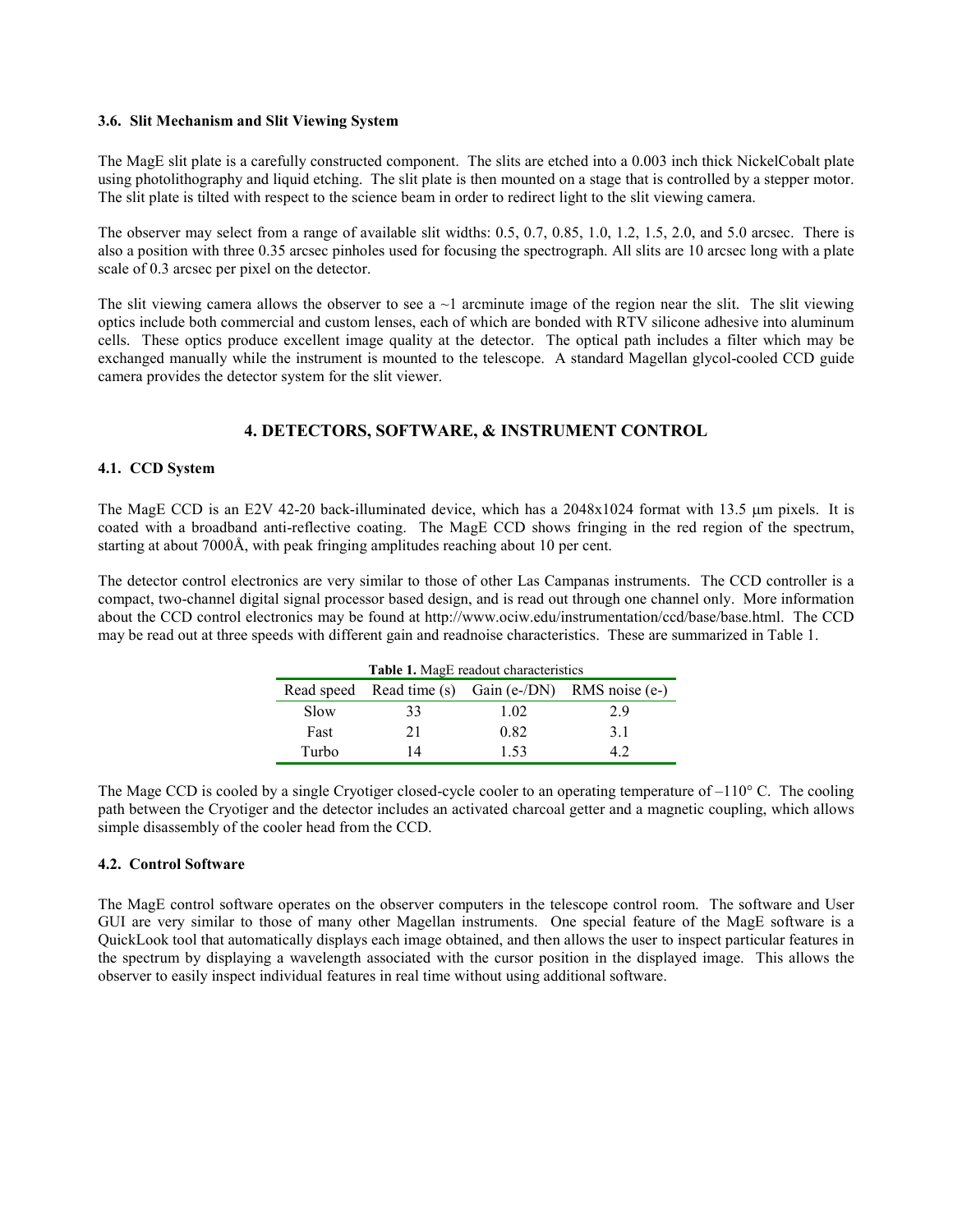#### **4.3. Control Electronics**

The instrument control electronics are housed in a small Hoffman enclosure that is mounted on the outside of the instrument structure. MagE has very few automated functions and thus requires very little volume, mass, or cooling for the electronics. The electronics enclosure carries power supplies for the AC synchronous motors that drive the slit mechanism and collimator focus, as well as power supplies for the camera electronics and calibration sources.

The instrument electronics and mechanisms are controlled by a programmable logic controller (PLC). An AutomationDirect DL205 (260 CPU) is commanded either from the instrument's GUI or its local control panel. The local panel allows the instrument scientists to control every mechanism of the instrument, with the exception of the CCD controller. The PLC has discrete and analog input modules, discrete output modules, and an Ethernet communications module which enables it to communicate through the network, either from the observer's computer or via the PLC's programming software, which allows it to be monitored and debugged on line. The PLC controls all of the instrument mechanisms: slit plate, focus control, shutter, calibration lamps, flipper mirror, and flash lamp. It also monitors temperature inside the instrument and controls the ion pump.

#### **5. PERFORMANCE**

#### **5.1. Throughput**

The throughput of MagE was measured on the night of 23/24 November 2007. A total of 10 spectrophotometric standards were observed over an airmass range of 1.04 to 2.63. Table 2 gives the results of these measurements. In the table the order number is followed by the central wavelength of the order and the dispersion at that wavelength. This is followed by the zero point magnitude at that wavelength for one air mass, the extra-order flux in magnitudes (to be added to the zero point magnitude), and the measured extinction. Finally the table lists the overall efficiency in per cent for the telescope plus instrument, and for the instrument alone (assuming three telescope mirror reflections of 0.85 per cent at all wavelengths).

| <b>Table 2.</b> Throughput measurements |                      |                           |                                   |               |            |            |                            |  |  |
|-----------------------------------------|----------------------|---------------------------|-----------------------------------|---------------|------------|------------|----------------------------|--|--|
| Order                                   | Lambda<br>$\rm(\AA)$ | <b>Dlambda</b><br>$(\AA)$ | Zeropoint<br>$(1 \text{ ct/s/A})$ | Extra<br>Flux | Extinction | Efficiency | Efficiency<br>(instrument) |  |  |
| 20                                      | 3125                 | 0.231                     | 17.504                            | 0.191         | 1.523      | 0.091      | 0.149                      |  |  |
| 19                                      | 3260                 | 0.244                     | 18.434                            | 0.046         | 0.952      | 0.116      | 0.189                      |  |  |
| 18                                      | 3440                 | 0.258                     | 18.791                            | 0.036         | 0.587      | 0.120      | 0.196                      |  |  |
| 17                                      | 3650                 | 0.274                     | 19.042                            | 0.042         | 0.464      | 0.144      | 0.235                      |  |  |
| 16                                      | 3860                 | 0.292                     | 19.212                            | 0.025         | 0.370      | 0.161      | 0.263                      |  |  |
| 15                                      | 4130                 | 0.311                     | 19.438                            | 0.026         | 0.291      | 0.198      | 0.322                      |  |  |
| 14                                      | 4400                 | 0.335                     | 19.461                            | 0.024         | 0.215      | 0.200      | 0.326                      |  |  |
| 13                                      | 4750                 | 0.360                     | 19.491                            | 0.007         | 0.176      | 0.211      | 0.344                      |  |  |
| 12                                      | 5140                 | 0.390                     | 19.503                            | 0.000         | 0.114      | 0.217      | 0.353                      |  |  |
| 11                                      | 5590                 | 0.426                     | 19.415                            | 0.000         | 0.117      | 0.218      | 0.355                      |  |  |
| 10                                      | 6130                 | 0.469                     | 19.316                            | 0.000         | 0.085      | 0.212      | 0.345                      |  |  |
| 9                                       | 6800                 | 0.521                     | 19.125                            | 0.000         | 0.028      | 0.187      | 0.305                      |  |  |
| 8                                       | 7520                 | 0.590                     | 18.682                            | 0.000         | 0.004      | 0.135      | 0.219                      |  |  |
| 7                                       | 8610                 | 0.674                     | 18.057                            | 0.000         | 0.149      | 0.099      | 0.161                      |  |  |
| 6                                       | 9700                 | 0.788                     | 16.300                            | 0.000         | 0.027      | 0.020      | 0.032                      |  |  |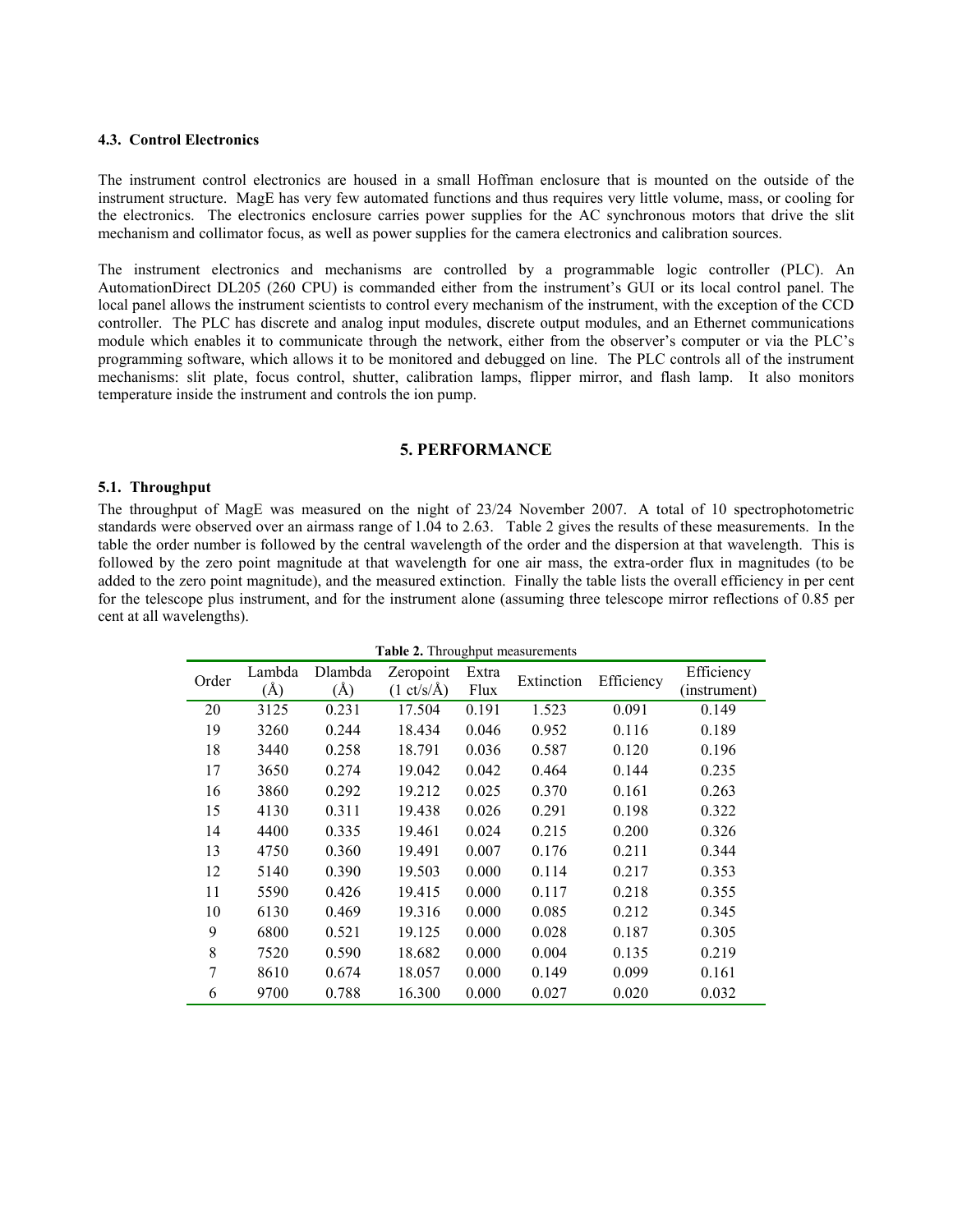### **5.2. Flexure**

We have measured the amount of image motion caused by instrumental flexure at a range of instrument rotations and telescope elevations. For these tests, the slit was positioned to place the three pinholes in the beam. We measured instrumental flexure in two axes: by rotating the instrument about the axis of the instrument rotator and by moving the telescope to different elevations. We measured image motions of about 0.65 pixels when the instrument was rotated from 0 to ±175 degrees, and by at most 0.8 pixels when the telescope was moved from 90 degrees elevation (zenithpointing) to 20 degrees (nearly horizon-pointing). Figure 7 shows these results.



**Figure 7.** MagE flexure measurements. The instrument flexes both as the instrument rotates around the axis of the rotator and as the telescope changes elevation, but in all cases by less than one pixel  $(13.5 \text{ µm or } 0.3 \text{ arcsec})$ . In the lower plot, the symbols correspond to the same test repeated at different instrument rotations.

Flexure of less than 1 pixel over these rotations should have a negligible impact on science data quality, unless the target is near the zenith and therefore the instrument is rotating at a high rate. For example, while the slit is aligned with the parallactic angle and the telescope tracks over 30 degrees in elevation the maximum flexure is 0.1 pixel.

## **6. SUMMARY**

MagE is a new, moderate-resolution optical echellette spectrograph that is optimized for faint ultraviolet observations. The spectrograph has been fully commissioned and deployed at the Magellan Clay telescope, and is currently available for use by the Magellan user community.

# **ACKNOWLEDGEMENTS**

This project was funded in part by NSF grant AST-0215893.